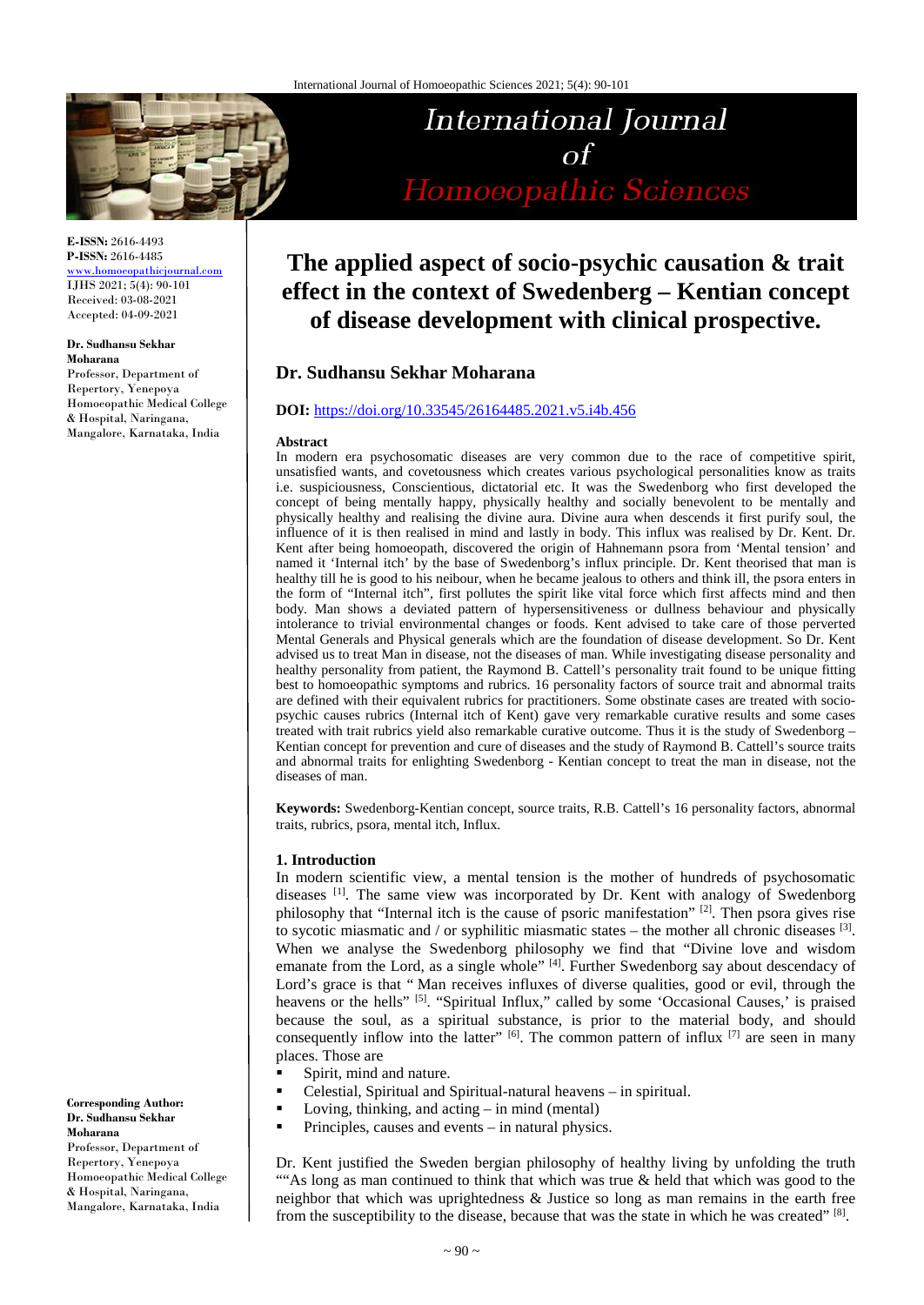Thus influx of evil originated from man's jealousy what Kent described as "Internal itch" [9] first pollute soul like vital force, which reflects in mind, later reflects in body. This state of mental and physical change without an appreciable disease state, correspond to the Hahnemannian latent psora. At this state, any triggering factor can cause disease. This is because nosological classification of diseases and pathology are less important than mental and physical generals. Thus Dr. Kent's view was to 'treat the Man in Disease, Not the Diseases of Man' and the duty of the physician is to 'heal the sick'.

Then we have to understand what you know to describe about 'Man'. Dr. Kent in his Lecture state 'Mind is the Key to Man' [10] . 'Man consists what he thinks and what he loves' [11]. Thus "It points out the importance of the distinction between temperament and personality for studies in human and animal differential psychophysiology, psychiatry and psycho-pharmacology, sport and animal practices during the past century" [12].

G.W. Allport states personality is the unique dynamic organization within the individual of those psychophysical systems that determine the unique adjustment to his environment [13]. Thus two identical twins even differ in their behavior with certain unique characteristics in relation to response pattern to both physical as well as psychosocial environment. The sum of these mental and physical differential characteristics from others by external and internal environments are used in psychology for behavioral therapy and for development of interpersonal relationship whereas in homoeopathy the process is known as Individualization used for selection of remedy as well as for counseling as described Dr. Robert in his book 'The Principles and Art of Cure by Homoeopathy' in the chapter 'Analysis of case' <sup>[14]</sup>. Thus individual personality is stated as trait by Gulliford where "a trait is any distinguishable, relatively enduring way in which one individual differs from another"  $^{[15]}$ .

**Determination of Traits:** A trait is determined by unique response to a specific stimuli. For example of Chauhan [16]:

|   | <b>Stimuli</b>                                                                                                                                                            | Trait               | <b>Responses</b>                                    |
|---|---------------------------------------------------------------------------------------------------------------------------------------------------------------------------|---------------------|-----------------------------------------------------|
| 3 | Meeting friends<br>$\begin{bmatrix} 1 \\ 2 \\ 3 \end{bmatrix}$ Meeting with stangers<br>$\begin{bmatrix} 2 \\ 3 \end{bmatrix}$ Dealing with poor and<br>disabled children | <b>Friendliness</b> | Helpful<br>Pleasant<br>Warm and<br>3<br>interested. |

"According to R.B. Cattell, "traits are relatively permanent and broad reaction tendencies and serve as the building blocks of personality. He distinguishes between constitutional and environmental mold traits; ability, temperament, and dynamic traits; and surface and source traits." [17] .

**Unique traits [18]** : Unique traits are those precise to one person. It may be something extraordinary or peculiar or identifying to that person. For example, Abdul Kalam is the only person who could have able to develop missile technology in India without Cryogenic machine. Mohandas Karamchand Gandhi was the only person who had developed the humanity concept of put-forthing freedom of India in non-violent manner. Virtually all of cattell's work focuses on common traits, but his incorporation of the Unique – trait concept enables him to emphasize the fact that personalities are unique. This concept tallies with individualization concept in Homoeopathy.

**Surface traits**: "it is the collection of trait essentials, of greater or lesser width which is commonly found in many different individual's and circumstances" [19].

A **source trait**: It is the underlying factor that controls the variation in the surface trait." [20].

"According to Cattell, there is continuum of personality traits. In other words, each person contain all of these 16 personality traits to certain degree, but they might be high in some traits and low in others" [21]. Thus Cattell's personality source traits are elaborated with rubrics from Murphy's repertory.

The major Source traits in 16 Personality Factors of R. B. Cattell with rubrics from Murphy's repertory<sup>[22]</sup>.

| Low Scored trait portraval with link rubric(s)                                  |           | <b>Factor</b> Factor | High Score Scored trait portraval with link rubric(s)                            |
|---------------------------------------------------------------------------------|-----------|----------------------|----------------------------------------------------------------------------------|
| Reserved (Schizothymia) Rubric: Mind, Reserve, mood                             | A-        | $A+$                 | Outgoing (Affectiothymia) Rubric: Relaxed, mentally, Calmness                    |
| Less Intelligent (low"8") Rubric: Dullness, mental                              | $B -$     | $B+$                 | More intelligent (high "8") Rubric: Intellectual                                 |
| Emotional (low ego strength) Rubric: Emotions, strong                           | $C-$      | $C_{+}$              | Stable (ego strength) Rubric: Calmness, Tranquility.                             |
| Humble (submissiveness) Rubric: Submissive, Mild, and Passive.                  | $E-$      | $E+$                 | Assertive ( <i>dominance</i> ) Rubric: Domineering disposition, Dictatorial.     |
| Sober (Desurgency) Rubric: Responsible, Over responsible                        | $F-$      | $F+$                 | Happy – go – lucky Rubric: Carefree                                              |
| Expedient (low superego) Rubric: Careless, Heedless.                            | $G-$      | $G+$                 | Conscientious (high superego) Rubric: Conscientious, general                     |
| Shy (Threctia) Rubric: Bashful, Timid                                           | H-        | $H+$                 | Venturesome (Parmia) Rubric: Courageous                                          |
| Tough-minded (Harria) Rubric: Egotism, general. Haughty,<br>behavior. Boldness. | I-        | $I+$                 | Tender-minded (Premsia) Rubric: Mildness disposition                             |
| Trusting (Alaxia) Rubric: Indiscretion, Truth tells the plain.                  | Ŀ         | $L+$                 | Suspicious (pretension) Rubric: Suspicious, mistrustful.                         |
| Practical (Paraxernia) Rubric: Reason, increased power of                       | M-        | $M+$                 | Imaginative (Autia) Rubric: Theorizing, general. Plans, general                  |
| Forthright (artlessness) Rubric: Yielding, passive                              | $N-$      | $N_{+}$              | Shrewd (shrewdness) Rubric: Perception, in general, increased.                   |
| Placid (assurance) Rubric: Hopeful feeling                                      | $O-$      | $O+$                 | Apprehensive ( <i>guilt-proneness</i> ) Rubric: Hopeless feeling, Apprehensions. |
| Conservative (conservatism) Rubric: Idea, general, fixed ideas                  | $Q_{1}$ - | $Q_1 +$              | Experimenting (radicalism) Idea, general, abundant                               |
| Group tied (group adherence) Rubric: Company desire for                         | $Q_{2}$ - | $Q_{2}+$             | Self-sufficiency(self-sufficiency) Responsible general,                          |
| Casual (low integration) Rubric: Carefree                                       | $Q_{3}$ - | $Q_{3+}$             | Controlled (high self-concept) Rubric: Cautious behavior                         |
| Relaxed (low ergic tension) Rubric: Playful                                     | $Q_{4}$ - | $Q_4+$               | Tense ( <i>Ergic tension</i> ) Anxiety, general                                  |

**Abnormal Traits:** Cattell has also derived 12 new factors that measures psychopathology. These are: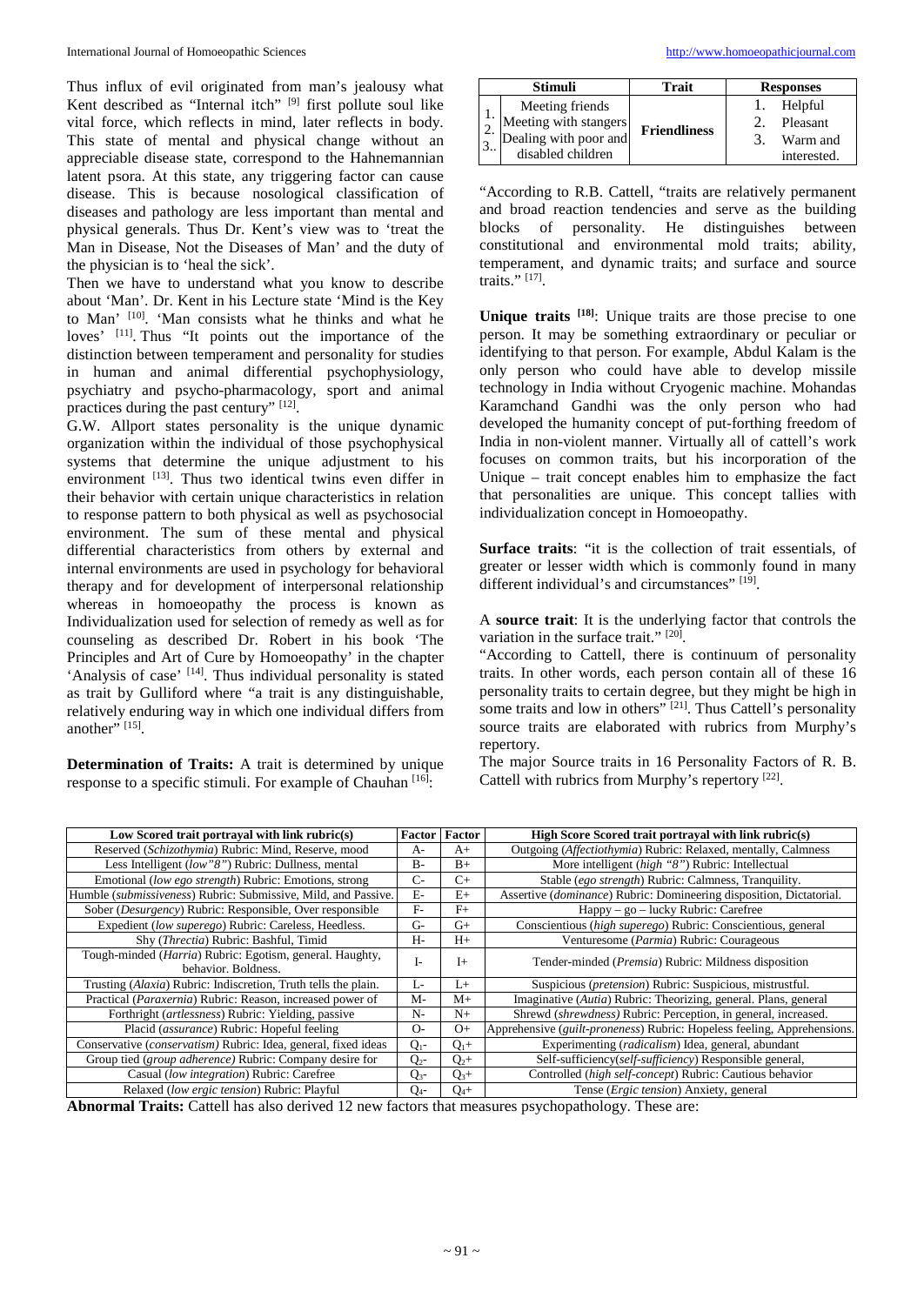# **Major abnormal source traits of R. B. Cattell with link rubric(s)**

| <b>Factors</b> | Abnormal Source Traits portraval with link rubric(s)                                                                                                   |
|----------------|--------------------------------------------------------------------------------------------------------------------------------------------------------|
| $D_1$          | High hypochondriasis: Shows over concern with bodily functions, health or disabilities. Rubric: Hypochondriasis, mental.                               |
| $D_2$          | Suicidal disgust: is disgusted with life, harbors thoughts or acts of self-destruction. Rubric: Suicidal disposition                                   |
| D <sub>3</sub> | High brooding discontent: seeks excitement, is restless, takes risk, and tries new things. Restless, mental.                                           |
| $D_4$          | High anxious depression: has disturbing dreams, is clumsy in handling things, tense, easily upset.                                                     |
| $D_5$          | Low energy euphoria: Has feeling of weariness, worries, lacks energy to cope. Rubric: Wearisome, burdened feeling.                                     |
| $D_6$          | High guilt and resentment: Has feeling of guilty, blames self for everything that goes wrong, is critical of self. Rubric: Guilt, feeling.             |
| $D_7$          | High bored depression: Avoids contact and involvement with people, seeks isolation, shows discomfort with people. Rubric: Company, aversion to.        |
| $P_{a}$        | High paranoia: Believes he or she is being persecuted, poisoned, controlled, spied on, mistreated. Rubric: Delusion, persecuted, that he is, Delusion, |
|                | poisoned, thought he had been, Delusion, abuse being.                                                                                                  |
| $P_p$          | High psychopathic deviation: Has complacement attitude towards own or others' antisocial behaviour, is not hurt by criticism, likes crowd. Rubric:     |
|                | Anti-social behavior                                                                                                                                   |
| $S_c$          | High Schizophrenia: Hear voices and sounds without apparent source outside self, retreats from reality, has uncontrolled and sudden impulses.          |
|                | Rubrics: Hallucination sounds, listen to imaginary. Rubric: Mania, general                                                                             |
| $A_{s}$        | High Psychoasthenia: Suffers insistent, repetitive ideas, and impulses to perform certain acts. Rubric: Repeats the same action                        |
| $P_{s}$        | High general psychosis: Has feeling of inferiority and unworthiness, timid, loses control easily. Rubric: Timid. Rubric: Hopeless feeling, despair.    |
|                | Rubric: Control, lack of emotional.                                                                                                                    |

**Utility of mental causation and abnormal or normal traits in treatment**

#### **Case No. 1:** *Ailments of Anxiety:* **A case of avascular necrosis of head of both the femur**

Mr. A. aged 28 years, had allergic bronchial asthma with avascular necrosis of head of the femur of both the legs. He had severe *mental agony* with wife which resulted in divorce.

**Present Complaints:** He had pain in hip, limping & was unable to sit in squatting position complained on  $21<sup>st</sup>$  August 2004. Severe pain in hip, which was aggravated by movements.

He was limping & was unable to sit in squatting position. Both cough and hip pain is aggravated by cold. .All the problems were aggravated by alcohol to which he was used to especially after matrimonial anxiety. Patient had undergone allopathic treatment and core drilling by allopathic orthopedicians was already done.

**The X-Ray:** Patchy sclerotic / lytic areas are seen involving the right femoral head.

## **Magnetic Resonance Imaging was done on 25th July 2004.Findings**

 Hypointense crescent is seen within the right femoral head. Marrow within appears hypointense on both T1

and T2 weighted images. Some marginal irregularity is seen. Superior and anterior quadrants are involved.

- Articular cartilages are intact.
- Synovial effusion is seen.
- Hypointense crescent is seen within the left femoral head.

Grade II Avscular necrosis seen in right femoral head. Grade I Avscular necrosis seen in left femoral head.

## **Conceptual image**

1. Causation: Severe anxiety due to matrimonial disharmony. 2. Causative modality: 3. Alcohol habit. 4. Motion aggravation. 5. Pathological general: Avascular necrosis. Inflammation of bones 6. Severe bone pain. 7. Asthmatic breathing.

# **Repertory used:** Synthesis as causations are prevalent. **Repertorial syndrome:**

#### 1. Ailment of Anxiety

- 2. Alcoholic drinks, aggravation
- 3. Motion aggravation
- 4. Extrimities,. Caries of Bones.
- 5. Inflammation bones
- 6. Pains bones.

**P.D.F:** Asthmatic breathing, aggravated by cold.

# **Repertorial Result**

|                                                             |     |         |         |                |         |        |    |   |        |    |           |    |       |   |    |    |  |        | sil calc auf marci-ac phracipe rule asat sulphare con nitracinos outs cocheen lach met |
|-------------------------------------------------------------|-----|---------|---------|----------------|---------|--------|----|---|--------|----|-----------|----|-------|---|----|----|--|--------|----------------------------------------------------------------------------------------|
|                                                             |     |         | 2       | 3 <sup>1</sup> | 4       | 5      |    |   | 8      | 9  |           |    | 12 13 |   | 14 | 15 |  |        | 19                                                                                     |
| Sum of symptoms (sort:deg)                                  |     | 6<br>16 | 6<br>10 | 9              | 5<br>14 | 10     | 10 | 9 | 5<br>8 | 10 | $10^{-1}$ | -8 | 8     | 8 | 8  |    |  |        |                                                                                        |
| MIND - AILMENTS FROM -<br>anxiety                           | 15. |         |         |                |         | $\sim$ |    |   |        |    |           |    |       |   |    |    |  |        |                                                                                        |
| 02. GENERALS - FOOD and DRINKS<br>- alcoholic drinks - agg. | 129 |         |         |                | ×       |        |    |   |        |    |           |    |       |   |    |    |  |        |                                                                                        |
| EXTREMITIES - CARIES of bone<br>03.                         | 34  | . .     |         |                |         |        |    |   |        |    |           |    |       |   |    |    |  |        |                                                                                        |
| EXTREMITIES - INFLAMMATION<br>04.<br>- Bones                |     |         |         |                |         |        |    |   |        |    |           |    |       |   |    |    |  | $\sim$ | 庭                                                                                      |
| 05. GENERALS - MOTION - agg.                                | 291 |         |         |                |         |        |    |   |        |    | 鹽         |    | Đ     |   | œ  |    |  | T)     |                                                                                        |
| <b>GENERALS - PAIN - Bones</b><br>06.                       | 167 |         |         |                |         |        |    |   |        |    | m         |    |       |   |    |    |  |        | 丑                                                                                      |

**Post-Repertorial Result Analysis: Merc.** 14/5 (Hot remedy as aggravated by heat – as per Allen's key note symptoms), Sulphur: 10/4. So Merc and Sulphur is eliminated as were hot remedy.

**The high valued chilly remedies ware Sil.-16/6, Calc. 10/6, Ph-ac-10/5, Asaf-10/4 (both 3rd grade heat and chilly remedy),.**

Silicea may not be indicated here as silicea causes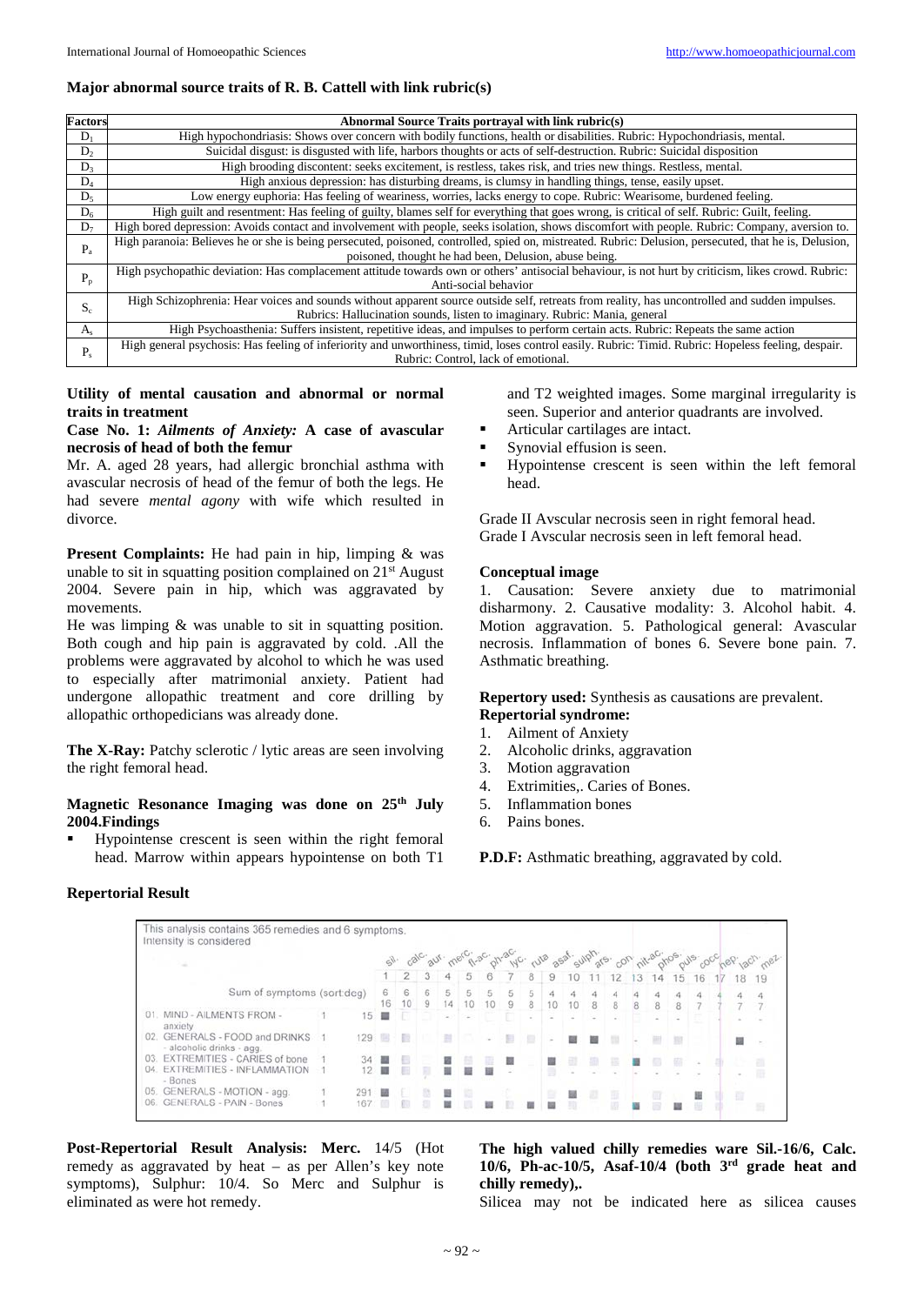inflammation for removal of necrosed / dead tissues. So silicea is contraindicated where inflammation in vital parts not required although in this case scores highest value i.e., 16/6.

## **Defining calc carb for differentiation**

- It is chilly remedy.
- It is deep acting constitutional remedy.<br>It has less action in controlling bronch
- It has less action in controlling bronchial asthma due to anxiety.
- It cannot be repeated very often for acute condition of bronchial asthma and avascular necrosis due to anxiety.

# **Defining Phosphoric acid for differentiation**

- It is also chilly and deep acting remedy.
- It can not also be repeated very often as acute remedy in water doses.
- **Less** value in controlling bronchial asthma due to anxiety.

# **Defining Asafoetida for selection of remedy more appropriate than Phosphoric acid & Calcarea carb.**

- Anxiety ailment of Asafoetida cannot be ignored as 3rd grade remedy as excess sensitivity due to anxiety can lead to somatisation to bone.
- Avascular necrosis leads to caries of bones, and for caries of bones, Asafoetida is the 1st grade remedy.
- Giving immidiate value to relief of pain Asafoetida is 1st grade remedy.
- Asaf. Can be repeated in severe pain of avascular necrosis due to anxiety in water doses.
- In this case of psychosomatic bronchial asthma Asafoetida can be repeated in water doses.

1<sup>st</sup> **Prescription:** On 21<sup>st</sup> August 2004, patient was given Asafoetida 30, 4 globules every 6 hourly in water doses. Justicea adhatoda Mother Tincture 15 drops every 6 hourly with water if patient gets bronchial asthma s.o.s. in spite of asafetida action.

After seven days on 28<sup>th</sup> August 2004, patient reported that

he is well of both bronchial asthma and severe pain in both limbs. He was discontinued to take Justicea adhatoda Mother tincture and kept in Asafetida 30, twice a day in water doses as patient's bronchial asthma may be precipitated in high potency.

After 15 days, on 14<sup>th</sup> September 2004, patient reported that his pain is reduced but pain in deep pressure and was limping still. He begged permission to go to Dubai to attend the duty at his regular job. Asafoetida 30, twice daily was continued in water doses and permitted to join his job at Dubai. The patient was kept on Asfoetida 30, twice daily as we presume high potency may aggravate the acute episode and 50 mililisimal potency is not available to continue for a longer interval for pathological condition.

Patient continued Asafetida 30 twice daily in water doses in Dubai also. After one year patient was asymptomatic and when patient came from Dubai, he was observed that no pain and tenderness and limping. The MRI was done on  $6<sup>th</sup>$ day of September 2005 of both hip joints and the MRI finding report is as follows:

#### **Findings:**

- Hypointense crescent is seen within the right femoral head. Marrow within appears hypointense on both T1 and T2 weighted images. Minimal marginal irregularity is seen. Superior and anterior quadrants are involved.
- Articular cartilages are intact.
- No synovial effusion is seen.
- Hypointense crescent is seen within the left femoral head.
- Artocular margins are intact. Acetabuli appear normal.
- Post-operative changes are seen within both femoral heads. So, here we only find the Minimal marginal irregularity and diminution of synovial effusion only although pain is totally decreased. He is advised to continue Asafoetida 200, once daily in water doses for another two years as there was no asthmatic episode. Meanwhile he is again married and leading a happy wedded life.

# **MRI report before treatment**

| HUBLI SCAN CENTRE<br># 6-13, LGF, Eureka Junction, Travellers Bungalow Road, HUBLI - 580 029.                                                                                                                                                                                                                                                                                    | C: 2257828<br>2257838<br>2228278<br>5253331<br>Fax: 2353949           |
|----------------------------------------------------------------------------------------------------------------------------------------------------------------------------------------------------------------------------------------------------------------------------------------------------------------------------------------------------------------------------------|-----------------------------------------------------------------------|
|                                                                                                                                                                                                                                                                                                                                                                                  |                                                                       |
| Patient Name:                                                                                                                                                                                                                                                                                                                                                                    |                                                                       |
| Age / Sex:                                                                                                                                                                                                                                                                                                                                                                       | MR. No.-9863.                                                         |
| Referred By :<br>Dr. PARAG MELVANKI<br>M.S. (Ortho)                                                                                                                                                                                                                                                                                                                              | Date: 25 / 07 /2004.                                                  |
| $M.R.I-Hip$ Joints.                                                                                                                                                                                                                                                                                                                                                              |                                                                       |
| Scan Parameters:<br>Coronal<br>$-5$ mm SE T1, FS T2.<br>Sagirral<br>5 mm SE T1, PS T2.<br>Axial<br>$-$ 5 mm SE T1, FS T2.                                                                                                                                                                                                                                                        |                                                                       |
| <i><b>Eindings:</b></i>                                                                                                                                                                                                                                                                                                                                                          |                                                                       |
| Hypointense crescent is seen within the right femoral head. Marrow within the crescent<br>appears hypointense on both T1 and T2 weighted images. There is some irregularity of<br>the articular margins.<br>Superior and unterior quadrants are involved.<br>Percentage wise there is about 40% involvement.<br>Minimal synovial effusion is seen involving the right hip joint. |                                                                       |
| Actetabuli appear normal.                                                                                                                                                                                                                                                                                                                                                        |                                                                       |
| Hypointense crescent is seen within the left femoral head also. Marrow within the<br>crescent appears isointense on both T1 and T2 weighted images. Articular margins are                                                                                                                                                                                                        |                                                                       |
| Femoral necks and visualized shafts show normal signal intensity.                                                                                                                                                                                                                                                                                                                |                                                                       |
| Muscles and soft tissues around the hip joints show normal signal intensity.                                                                                                                                                                                                                                                                                                     |                                                                       |
| Major neurovascular bundles appear normal.                                                                                                                                                                                                                                                                                                                                       |                                                                       |
| <b>IMPRESSION.</b>                                                                                                                                                                                                                                                                                                                                                               |                                                                       |
| M.R. SCAN REVEALS -                                                                                                                                                                                                                                                                                                                                                              |                                                                       |
|                                                                                                                                                                                                                                                                                                                                                                                  |                                                                       |
| GRADE-II AVASCULAR NECROSIS OF RIGHT FEMORAL HEAD.                                                                                                                                                                                                                                                                                                                               |                                                                       |
| GRADE-I AVASCULAR NECROSIS OF LEFT FEMORAL HEAD.                                                                                                                                                                                                                                                                                                                                 |                                                                       |
|                                                                                                                                                                                                                                                                                                                                                                                  |                                                                       |
| Dr. Chandrakant S. Katwe<br>Dr. Rajesh<br>Revanka                                                                                                                                                                                                                                                                                                                                |                                                                       |
| M.D., D.M.FLD.<br>D.M.R.E., D.N.B.<br>Consultant Radiologist<br>Consultant Radiologist                                                                                                                                                                                                                                                                                           | Dr. Mohan S. Bhavikatti<br>D.M.R.D., D.N.B.<br>Consultant Radiologist |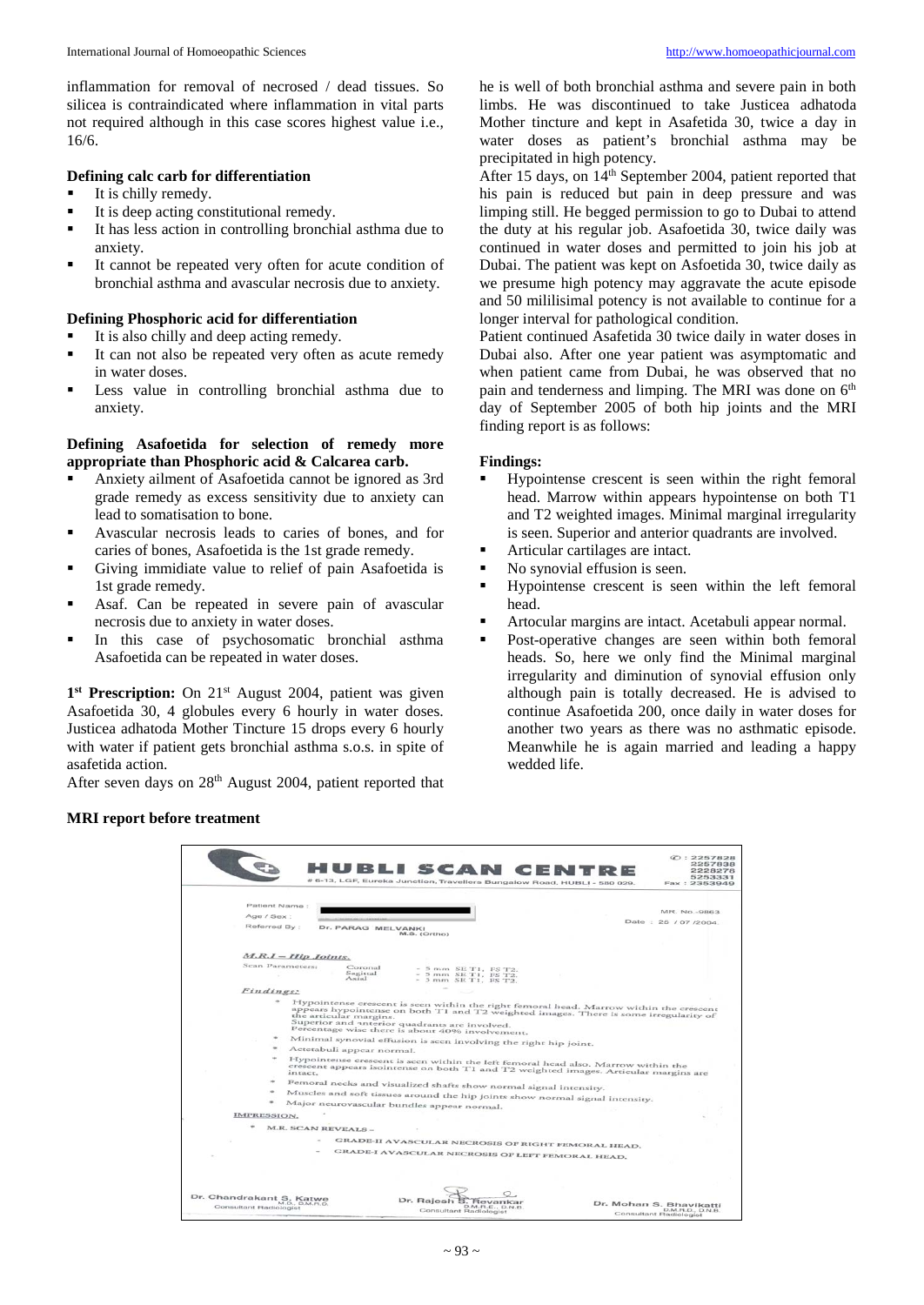#### **MRI report after treatment**

|                          |                                                  | <b>HUBLI SCAN CENTRE</b><br># 6-13, LGF, Eureka Junction, Travellers Bungalow Road, HUBLI - 580 029.                                                                                                                                                                                                            |            |                                                                                               |                                                                                                                                                                            | C: 2257828<br>2257838<br>2228278<br>5253331<br>Fax: 2353949 |
|--------------------------|--------------------------------------------------|-----------------------------------------------------------------------------------------------------------------------------------------------------------------------------------------------------------------------------------------------------------------------------------------------------------------|------------|-----------------------------------------------------------------------------------------------|----------------------------------------------------------------------------------------------------------------------------------------------------------------------------|-------------------------------------------------------------|
| Patient Name:<br>REF. BY |                                                  | <b>Dr. PARAG MELVANKI</b>                                                                                                                                                                                                                                                                                       | MS.(Ortho) | 34 Years / Male                                                                               |                                                                                                                                                                            | September 6, 2005<br>M.R. No.- 15389                        |
|                          |                                                  | <b>M.R.I-HIP JOINTS (FOLLOW UP)</b>                                                                                                                                                                                                                                                                             |            |                                                                                               |                                                                                                                                                                            |                                                             |
|                          | Scan Parameters:<br>decompression - August 2004. | Coronal<br>Sagittal<br>Axial                                                                                                                                                                                                                                                                                    |            | 5mm SET1, FST2.<br>5 mn <sup>2</sup> T <sub>1</sub> , FS T <sub>2</sub> .<br>5 mm SET1, FST2. | Clinical profile : Known case of bilateral avascular necrosis - femoral heads. Underwent core                                                                              |                                                             |
| Findings:                |                                                  |                                                                                                                                                                                                                                                                                                                 |            |                                                                                               |                                                                                                                                                                            |                                                             |
|                          |                                                  | Superior and anterior quadrants are involved.<br>Articular cartilages are intact.<br>No synovial effusion is seen.<br>Hypointense crescent is seen within the left femoral head.<br>Articular margins are intact.<br>Post operative changes are seen within both the femoral heads.<br>Acetabuli appear normal. |            |                                                                                               | Hypointense crescent is seen within the right femoral head. Marrow within appears<br>hypointense on both T1 and T2 weighted images. Minimal marginal irregularity is seen. |                                                             |

**Case No. 2: Anxiety causing high Bored Depression (R. B. Cattell's abnormal trait - D7) predominates):** Here was a case of lady patient Mrs. B, aged 30 years, suffering from Rheumatoid arthritis due to severe mental tension for her drunkard husband's torture. She was thin, sad, and in apathy. She had taken Nimusilid tablets for one year by allopathic doctor but without any remarkable effect. When she came to me on 23rd March 2004 she had amenorrhoea since three months. She was mentally sad, apathetic, physically anaemic, soreness all over body, spindle shaped deformity of mid phallengeal joint of right hand's ring finger. She had soreness in back. All the joints of hands were affected along with knee joints and ankle joints. There was morning stiffness more than one hour and aggravated exertion, and cold and amelioration by rest and warmth. Patient was extremely chilly. She had piles previously. The

above complaints started eight years back slowly when her husband started drinking wine and tortured her. She had no significant past history, only burning sole in her childhood. Her appetite was less, thirst was more. She had sweat more in palm and head during summer.

**Lab. investigations:** Hb. – 9.6 gm%, ESR – 58 mm at  $1<sup>st</sup>$ hour by westerngreen method, R.A. factor was positive, Uric acid was 6mg%, in D. L. C. – Neutrophills – 68%, Lymphocytes –  $30\%$ , Eosinophils –  $2\%$ .

**Conceptual Image:** 1. Mental Generals: Sadness 2. Apathy<br>3. Causative modalities: Motion aggravation and aggravation and Aggravation from cold 4.Pathological Generals: a) Uric acid diathesis b) Rheumatic diathesis c) Anaemia d) Haemorrhoids 5. Physical Generals: Amonaerrhoea

# **Repertorisation by 2nd edition Murphy's Repertory as both generals and clinical symptoms are found.**

| <b>Totality - Rubrics covered</b> |                             |                |                |                |                |                |                |                |                |                          |                      |                |                |                |                |                |
|-----------------------------------|-----------------------------|----------------|----------------|----------------|----------------|----------------|----------------|----------------|----------------|--------------------------|----------------------|----------------|----------------|----------------|----------------|----------------|
| $\sim$                            |                             |                |                |                | nder-          | Nat-m          | Nat-s          |                |                | Sulph                    |                      | Am-c           |                |                |                | aust           |
|                                   |                             | Sep            | Bry            | Calc           |                |                |                | Sec            | 访              |                          | Agn                  |                | Apis           | Bell           | Berb           | $\circ$        |
| Weighted                          |                             | 20             | 16             | 18             | 15             | 17             | 14             | 10             | 18             | 20                       | 10                   | 11             | 13             | 16             | 8              | 16             |
| Rubrics covered                   |                             | 9              | 8              | 8              | 8              | 8              | 8              | 8              | 8              | 8                        | 7                    | 7              | ⇁              | 7              | 7              | $-$            |
| Rubric grades                     |                             | 20             | 16             | 18             | 15             | 17             | 14             | 10             | 18             | 20                       | 10                   | 11             | 13             | 16             | 8              | 16             |
| DEPRESSION.                       | Murphy, Mind                | 3              | $\overline{2}$ | 3              | 3              | 3              | 3              | $\overline{A}$ | $\overline{2}$ | 3                        | 2                    | $\overline{2}$ |                | $\overline{2}$ |                | 3              |
| APATHY,                           | Murphy, Mind                |                |                | $\overline{2}$ | 1              |                |                | 1              | 1              |                          | $\blacktriangleleft$ |                |                |                | ×,             |                |
| URIC acid diathesis               | Murphy, Diseas              |                |                |                |                |                | $\overline{4}$ |                |                |                          |                      |                |                |                | 1              |                |
| <b>ARTHRITIS, joints</b>          | Murphy, Diseas              | $\overline{2}$ | 3              | $\overline{2}$ |                | $\overline{2}$ | 2              |                | 3              | $\overline{2}$           |                      |                | $\overline{3}$ | 3              |                | 2              |
| ANEMIA,                           | Murphy, Diseas              | $\overline{2}$ | $\overline{2}$ | 3              | $\overline{2}$ | 3              | $\overline{2}$ | $\overline{2}$ | 1              | 3                        |                      | $\overline{A}$ | $\overline{2}$ | $\overline{2}$ |                | $\overline{2}$ |
| AMENORRHEA.                       | Murphy, Femali 3            |                | $\overline{2}$ | $\overline{2}$ | $\overline{2}$ | $\overline{2}$ |                | $\overline{A}$ | 3              | 3                        |                      | $\overline{2}$ | $\overline{2}$ | $\overline{2}$ |                | $\overline{2}$ |
| <b>HEMORRHOIDS.</b>               | Murphy, Diseas <sub>3</sub> |                | 4              | $\overline{2}$ | 3              | $\overline{2}$ | $\overline{2}$ | A              | $\overline{2}$ | 3                        |                      | $\overline{2}$ | 2              | $\overline{2}$ |                | 3              |
| SORE, pain sore, fingers          | Murphy, Hands               |                | 1              |                |                |                |                | $\overline{A}$ |                | $\overline{\phantom{a}}$ |                      | $\mathbf{1}$   |                |                |                |                |
| COLD, temperature, agg.           | Murphy, Envirol 3           |                | 2              | 3              | $\mathbf{1}$   | 2              | 1              | $\overline{A}$ | $\overline{3}$ | $\overline{2}$           | $\overline{2}$       | 2              |                | $\overline{2}$ |                | 3              |
| MOTION, agg.                      | Murphy, Genera              | $\mathfrak{D}$ | 3              |                | 2              | $\overline{2}$ | $\overline{2}$ | $\overline{2}$ | 3              | 3                        | $\overline{2}$       | $\overline{A}$ | $\overline{2}$ | 3              | $\overline{2}$ |                |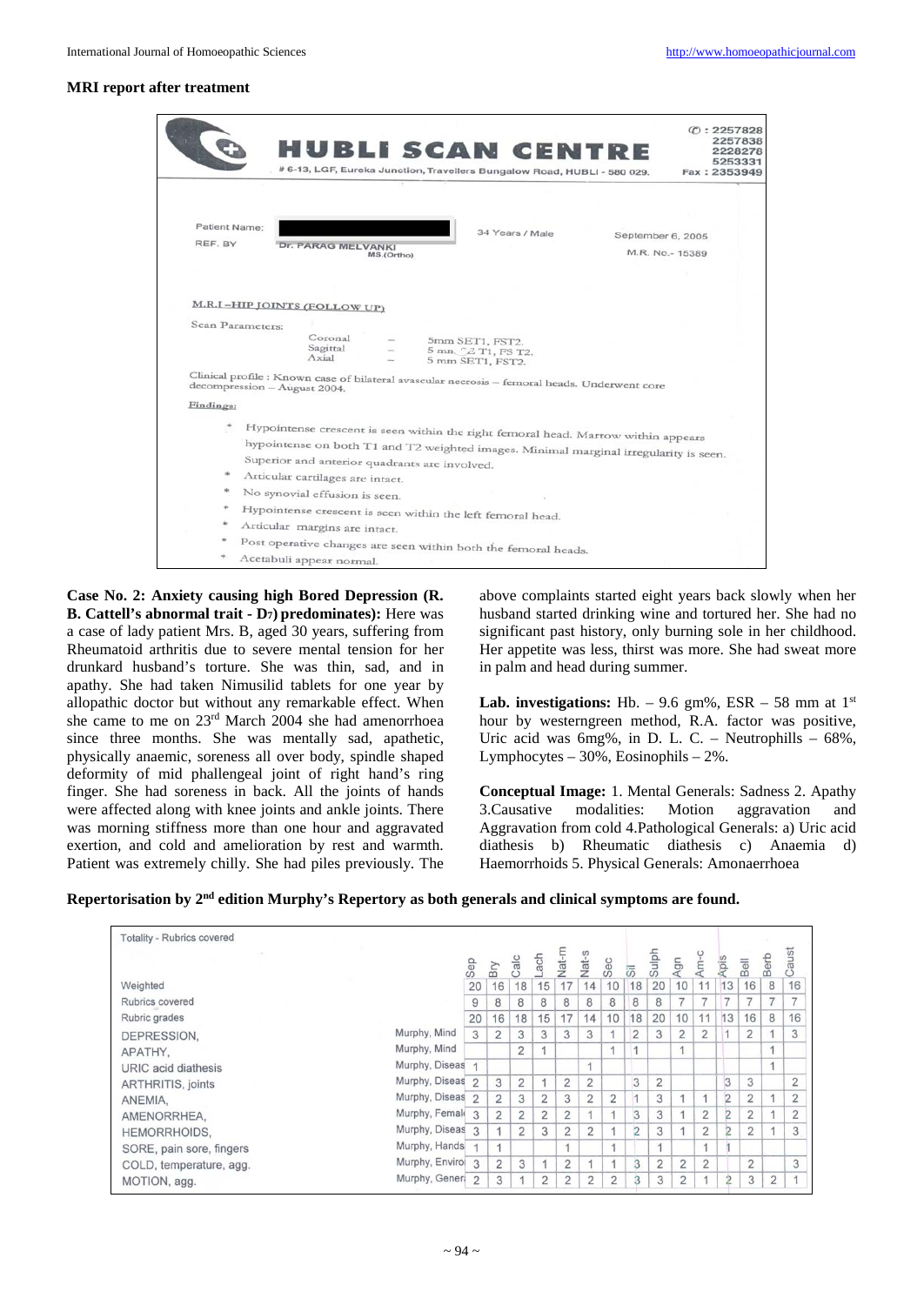**Post repertorial result analysis:** Sepia and Sulphur are the two remedies coming neck to neck having value 20/9 and 20/8 respectively. Sulphur is hot patient so it is discarded as the patient is chilly.

So here we find great value in Sepia which has secured highest value also good medicine for high bored depression, which has caused rheumatoid arthritis, elevation (slight) of uric acid, anaemia and haemorroids by somatisation. Thus

Sepia 10M one dose was given followed by placebos. After one month she had regular menses and her finger's deformity and sore pain in all joints was reduced. Sepia 10M was repeated after 3 months. On 14th September 2004 her Haemoglobin had increased to 11.2 gm%, ESR was 52 mm at the end of 1<sup>st</sup> hour, Serum uric acid 5.4 mg%, and RA factor was weakly positive i.e. 1: 4 .Patient was now totally symptom free.

#### **Pathological reports before treatment**



#### **Pathological report after treatment**

|                 |             | <b>SHRI KRISHNA LABORATORY</b><br>Dr.(Mrs) Shailaja Amur<br>Sanmati Road, Malamaddi.<br><b>DHARWAD 1</b> | <b>M.B.B.S.M.D.</b> (Microbiology) |
|-----------------|-------------|----------------------------------------------------------------------------------------------------------|------------------------------------|
| <b>22746445</b> |             |                                                                                                          | Reg.no - 28169                     |
| <b>Name</b>     |             |                                                                                                          | $14-Sep-04$                        |
| <b>REF</b>      | Dr. Mohrana |                                                                                                          | no - 19194                         |
|                 |             |                                                                                                          |                                    |
| <b>TEST</b>     |             | <b>RESULT</b>                                                                                            | <b>NORMAL</b>                      |
| Hb%             |             | $11.2 \, \text{gm\%}$                                                                                    | 12 to 16 gm%                       |
| <b>ESR</b>      |             | 52 mm. At the end of<br>$1st$ <sub>hr</sub>                                                              | $0to 6mm$ .                        |
| Serum uric acid |             | $5.4 \text{ mg%}$                                                                                        | 2 to 6 $mg\%$                      |
| R.A. test       |             | Weak positive<br>(1:4)                                                                                   |                                    |
|                 |             |                                                                                                          |                                    |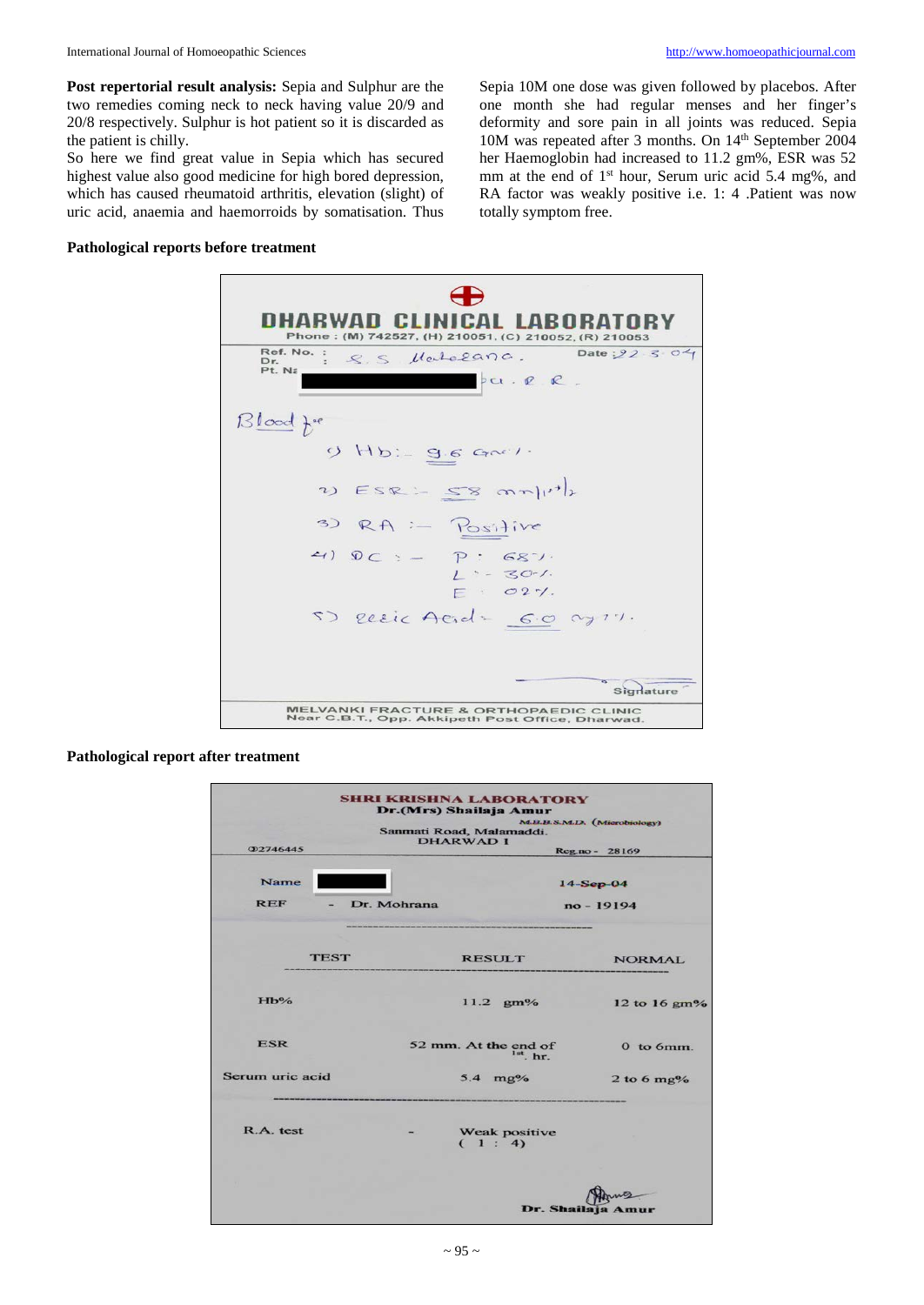#### **Case No. 3: Where suspicious trait (R.B. Cattell's normal trait factor L+) predominates.**

Miss C, 58 years Hindu Female, complained on  $27<sup>th</sup>$ September 2009: Pain and swelling in all joints since 10 years. Taken allopathic medicines Swan neck deformity of all the fingers of the hands. All complaints are aggravated in cold and in night. Cannot sit in squating position comfortably. Pain in shoulder and small back. Desire open air.

Appetite less, Indigestion and flatulence, Desire salt, sweets and spicy, Aversion: Grams.

**Thirst:** 3 liters of water / day, Tongue: Coated and moist.

Stool: Not clear,  $2 - 3$  times / day.

**Urine:** Normal, Sweat: More in neck and arm pit. Palm sweating.

**Mental Generals:** She was highly suspicious of boys, did not married in fear of not to be taken care. Built: Thin and tall.

**Menarchy:** 14 years. Regular and normal flow. Menopause: 45 years.

She had taken all allopathic treatment without any remission of pain and deformity of hand occurred later.



Diagnosis: RA factor was negative. Swan neck deformity, anaemia and high ESR are the criteria to diagnose as *seronegative rheumatoid arthritis*.

So by synthesis of the case, we find the conceptual imaget:

1. Suspicious 2. Fear of men 3.Night aggravation 4.Cold aggravation 5.Anaemia 6.Pain in joints 7. Open air amelioration 8. Flatulence after food 9. Delayed mense

| STIMULARE - Quick Repertorisation Table                              |                |                       |                            |                                 |                                        |                  |                       |                |
|----------------------------------------------------------------------|----------------|-----------------------|----------------------------|---------------------------------|----------------------------------------|------------------|-----------------------|----------------|
| Patient Id:                                                          |                | L<br>Y<br>$\mathbf C$ | P<br>U<br>L<br>$\mathbf S$ | C<br>A<br>$\cup$<br>$\mathbf S$ | $\mathsf{A}$<br>$\cup$<br>$\mathbb{R}$ | S<br>U<br>L<br>p | B<br>$\mathbb R$<br>Y | S<br>E<br>P    |
| Patient Name:                                                        | Tot:           | 26                    | 26                         | 24                              | 22                                     | 22               | 21                    | 20             |
|                                                                      | Sym:           | $\overline{7}$        | $\overline{7}$             | 6                               | 6                                      | 6                | $\ddot{6}$            | $\overline{7}$ |
| 1. (149) suspiciousness, mistrustfulness -- MIND : CR 2005           | $\mathbf{1}$   | $\overline{A}$        | $\Delta$                   | 4                               | 3                                      | $\ddot{a}$       | 4                     | 3              |
| 2. (021) fear/men, of -- MIND : CR 2005                              | $\overline{2}$ | $\Omega$              | 3                          | 0                               | $\circ$                                | $\circ$          | $\circ$               |                |
| 3. (774) night, nine pm. - five am./agg. -- GENERALITIES : CR_2005   | 3              | $\overline{A}$        | $\sqrt{4}$                 | 4                               | 4                                      | $\ddot{a}$       | $\overline{a}$        | $\ddot{a}$     |
| 4. (388) cold/agg. -- GENERALITIES: CR 2005                          | 4              | 4                     | $\overline{4}$             | 4                               | 4                                      | 4                | 4                     | 4              |
| 5. (185) pain/rheumatic/joints -- EXTREMITIES : CR_2005              | 5              | 4                     | 3.                         | 4                               | $\overline{4}$                         | 3                | 4                     |                |
| 6. (415) air/open/amel. -- GENERALITIES : CR_2005                    | 6              | $\overline{a}$        | $\overline{4}$             | 4                               | $\overline{4}$                         | 4                | 4                     | 4              |
| 7. (003) flatulent food, after -- STOMACH : CR_2005                  | $\overline{ }$ | 3                     | $\Omega$                   | $\Omega$                        | $\circ$                                | $\circ$          | $\circ$               | $\Omega$       |
| 8. (072) menses; delayed in girls, first menses: -- FEMALE : CR_2005 | 8              | 3                     | $\overline{4}$             | 4                               | 3                                      | 3                | 1                     | 3              |

# **Repertorisation by Complete Repertory.**

**Post-reportorial Result Analysis:** Lycopodium and Pulsatilla are the two remedies coming with highest value i.e. 26/7. Both are hot remedy. As Pulsatilla is not only highest value securing medicine, but also highest value medicine for the suspicious trait and fear complexity, no

other medicines have such a high value, for both, Pulsatilla is differentiated as final choice medicine. Pulsatilla LM1 was given daily on 27<sup>th</sup> September 2009.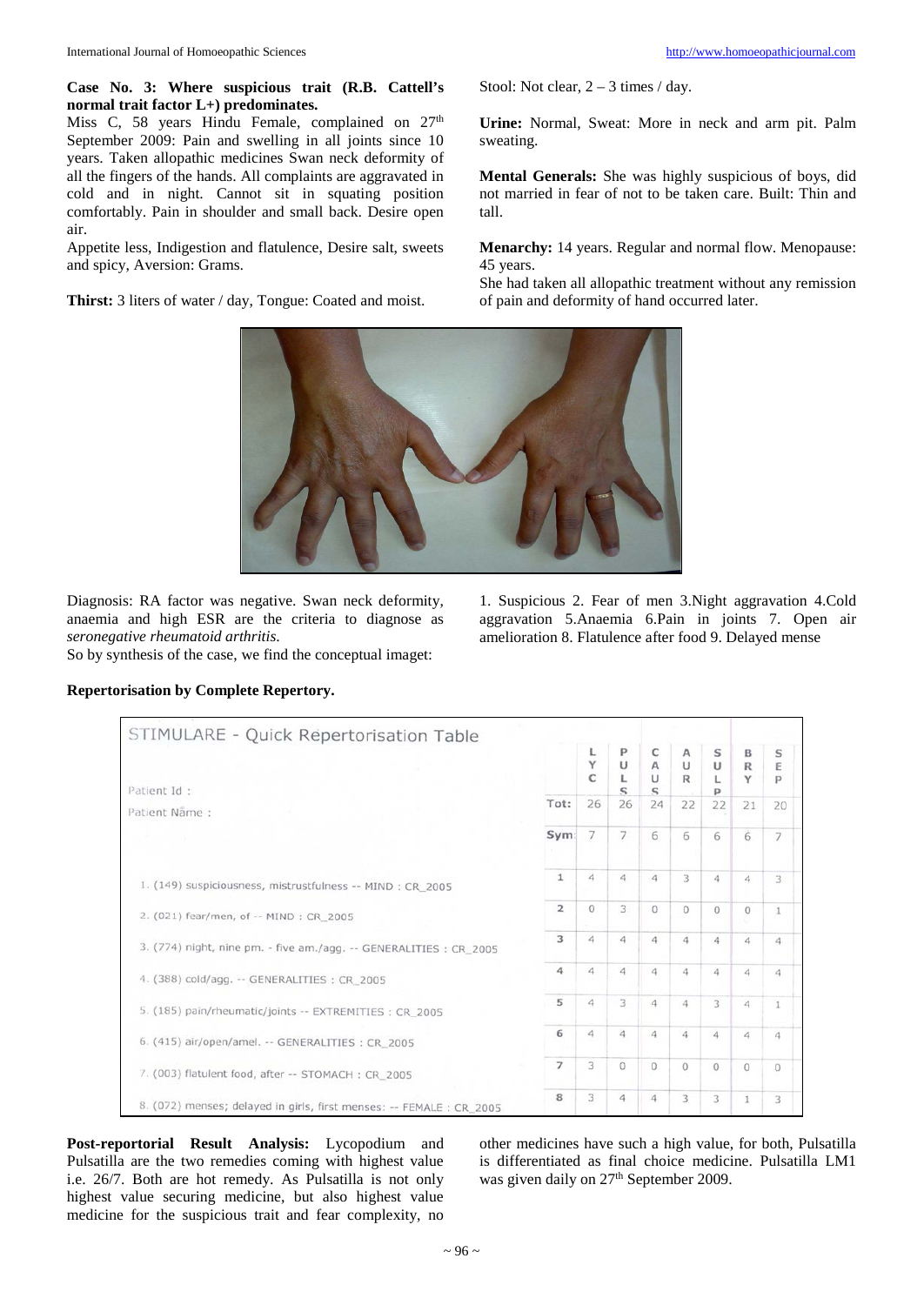

#### **Follow up**

- 1. On 3rd December 2008, there was no pain in fingers, swan neck deformity was reduced 90%. Pain of shoulder and back reduced 80%. This time Pulsatilla LM 2, once in a three days was repeated.
- 2. On 4<sup>th</sup> February 2009, pain in finger joints, shoulder and back no more but cannot sit in squatting position for prolong period. On  $4<sup>th</sup>$  February 2009, the Haemoglobin increased from 9 gms% to 10.2 gms%, ESR reduced to 16 mm from 35 mm in the 1st hour by westerngreen method.

## **Case No. 4: Where High intelligent Trait (R.B.Cattell's B+) predominates.**

Mr. D. age 35 years, Hindu Male., Address - Dharwad. Present Complaints on 20th September 2004: 1. Low backache since 10 years, pain comes gradually and goes gradually, aggravated by exertion, standing, lying in bed, ameliorated by motion. 2. Pain in great toes of left leg since 6 months, sudden onset, severe pain and tenderness with swelling, aggravated by walking, and pressure, ameliorated by rest. 3. Indigestion since childhood, aggravated by fried foods. Desire sweet<sup>+++</sup>. Thirst increased<sup>+++</sup> Mental: Most active and intelligent person, scored 95% in Chemistry, did project on Ozone layer. Case had taken earlier modern treatment.

# **Conceptual image by Synthesis of the case**

- 1. **Peculiarity / Negative general:** Hot patient but likes warm foods.
- 2. **Pathological general:** Uric acid diathesis.

#### **Repertorisation by Boger's Repertory**

- 3. **Trait:** Mentally keen (High intelligent trait).
- 4. **Physical generals:** Desires: Sweets<sup>+++</sup> 5. Thirst increased<sup>+++</sup>. 6. Goes to stool soon after eating.

#### **Particulars**

- a) Indigestion from childhood. < Fried foods, Indigestion
- b) Low backache since 10 years. < Exertion, < Standing, < Lying on bed, > motion. Low backache, Pain comes gradually and goes gradually,
- c) Pain, swelling and immobility in great toe of left leg since 6 months.  $\langle$  walking  $\&$  pressure.  $>$  by rest. Pain, swelling and

# **Provisional Diagnosis:** Gout.

immobility in great toe.

**Miasmatic Diagnosis:** Sycotic miasmatic state.

**Repertory selected:** Boger-Boenninghausen's Repertory as with mental symptom and pathological general is also found.

#### **Reportorial Syndrome**

- 1. Uric acid diathesis, Agg. & Amelio. in general, page-1148
- 2. Active, busy, inclined to work, thoughts etc., Mind, page-191
- 3. Desire, sweets, Appetite, page-477
- 4. Thirst, Thirst, page 480

## **Potential Differential Field (PDF)**

- 1. Hot patient but likes warm food.
- 2. Goes to stool soon after eating
- 3. Particulars:
- a) Indigestion from childhood. < Fried foods, Indigestion
- b) Low backache since 10 years. <Exertion, <Standing, <Lying on bed > motion. Low backache: Pain comes gradually and goes gradually,
- c) Pain, swelling and immobility in great toe of left leg since 6 months.

 $\langle$  walking  $\&$  pressure.  $>$  by rest. Pain, swelling and immobility in great toe.

| Repertorisation                                            | .yс    | Sep            | Sulph              | Chin | sou <sub>c</sub> | Calc                | Nat-           | Nux. | Am-c           | Acon           |
|------------------------------------------------------------|--------|----------------|--------------------|------|------------------|---------------------|----------------|------|----------------|----------------|
| <b>Totality</b>                                            | 10     | 8              | 8                  |      |                  | 6                   | 6              | 6    | 6              | 5              |
| <b>Symptoms Covered</b>                                    | 4      | 4              | 4                  | 3    | $\overline{2}$   | 3                   | 3              | 3    | $\overline{c}$ | $\overline{2}$ |
| [BN] [Aggravation and Amelioration]Uric acid, diathesis:   | n<br>z | $\overline{2}$ | $\rightarrow$<br>÷ |      |                  |                     |                |      |                |                |
| [BN] [Mind]Active, busy, inclined to work, thoughts, etc.: | 3      | $\tilde{2}$    | ÷                  |      | 3                | $\overline{c}$      | ÷.             |      |                |                |
| [BN] [Appetite]Desire for:Sweats, dainties, etc.:          | 4      | $\sim$         | $\overline{2}$     | 3    |                  | $\rightarrow$<br>-2 | $\overline{2}$ |      | 3              | ÷              |
| [BN] [Thirst]Thirst:                                       |        | 3              | 4                  | 3    |                  | 3                   | 3              |      | 3              | 4              |

**Post – reportorial analysis:** By Materia Medica Knowledge we find that

Sepia is eliminated as patient is hot, and Sepia is a chilly remedy.

Lycopodium having the repertorial value 10/4 has the peculiarity / negative general of Hot patient likes warm foods, where as Sulphur having the repertorial value 8/4 has peculiarity /negative general hot patient but aversion to

bathing. So as the patient is hot but likes warm food, the choice of remedy is Lycopodium and Lycopodium covers the particular symptoms by differentiation. So Lycopodium LM 1 O.D. was prescribed on  $20<sup>th</sup>$  September 2004.

#### **Follow up**

**6th October 2004:** Backache has decreased to 50%. Pain and swelling in great toe as before. Indigestion is as before,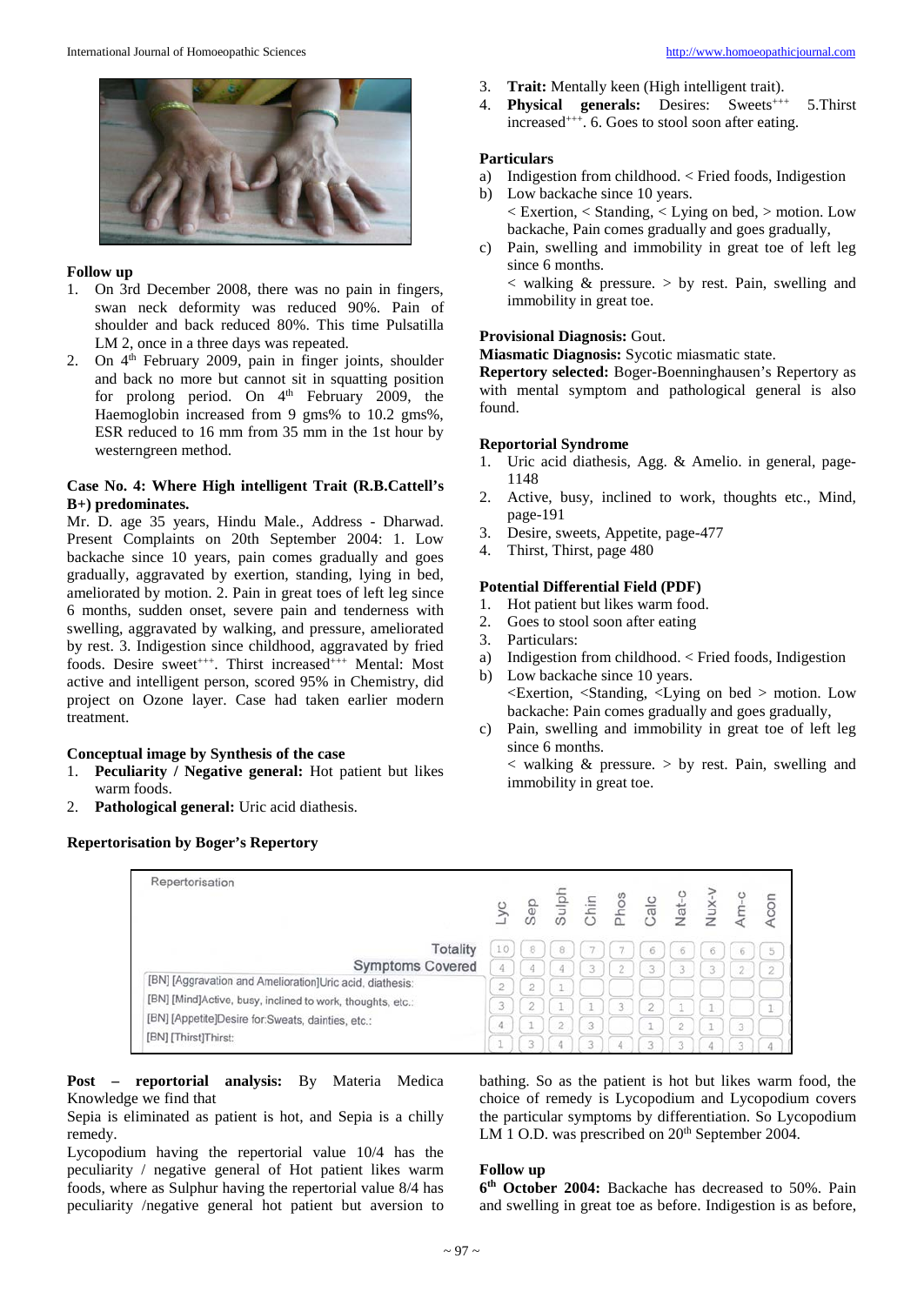Gastro-colic reflex is as before. Medicine Prescribed: Lycopodium LM 1, daily.

**11th October 2004:** Pain of back has decreased further 10% < bending. Pain in left leg's great toe persists. No indigestion problem.

Medicine Prescribed: Lycopodium LM 1, daily.

**3rd November 2004:** Pain in back decreased 80%. Pain in

#### **Pathological report before treatment**

left toe was only on pressure. Swelling and tenderness has decreased 70%.

Medicine Prescribed: Lycopodium LM 1, daily.

**8th November 2004:** Pain in back is decreased to 90%, No pain at all in great toe of left leg. Swelling has decreased to 90%. Uric acid level – 5.4 mg/dl, ESR-10mm/1<sup>st</sup> hour as pain still little there.

|                                              |                                                                | ಬಾಪ್ರೂಜಿ ಲ್ಯಾಬೊರೇಟರಿ |                 |
|----------------------------------------------|----------------------------------------------------------------|----------------------|-----------------|
|                                              | ಮುತ್ತು ಎಕ್ಸರೇ ಕ್ಷಿನಿಕ್, ಡಾII ನಿತಿನ್ಚಂದ, ಹತ್ತೀಕಾಳ ಕ್ಷಿನಿಕ್ ಕಟ್ಟ | ಗಾಂಧಿ ಚೌಕ, ಧಾರವಾಡ    |                 |
|                                              |                                                                |                      |                 |
|                                              | <b>LABORATORY REPORT</b>                                       |                      |                 |
| Name:                                        |                                                                | Age: 34Y Sex:        |                 |
|                                              | Ref. by : Dr. Parag M. Melvanki<br>M.S., (Ortho                | Date:                | $18 - 9 - 2004$ |
|                                              | <b>BLOOD SUGAR</b>                                             |                      | Urine           |
|                                              | Observed Values                                                | Normal Values        | Sugar           |
| Fasting                                      |                                                                | 60-100 mg%           |                 |
| <b>Post Prandial</b><br>(2 hours after food) |                                                                | 110-140 mg%          |                 |
| Random                                       |                                                                |                      |                 |
|                                              |                                                                |                      |                 |
| Parameters                                   | Observed Values                                                | Normal Values        |                 |
| Blood Urea                                   | $mag$ %                                                        | $13 - 39$ mg%        |                 |
| S. Creatinine                                | mg%                                                            | $0.8 - 1.5$ mg%      |                 |
| S. Uric acid                                 | $11$ mg%                                                       | $3.5 - 7.2$ mg%      |                 |
|                                              |                                                                |                      |                 |
|                                              |                                                                |                      |                 |

# **Pathological report after treatment**

|            |                 | SHRI KRISHNA LABORATORY<br>Dr.(Mrs) Shallaja Amur |                        |                  |
|------------|-----------------|---------------------------------------------------|------------------------|------------------|
|            |                 | Sammati Road, Malamaddi.<br>DHARWAD 1             | MEBSMD. (Microbiology) |                  |
| CD2746445  |                 |                                                   | Reg no - 28169         |                  |
| Name       |                 |                                                   | $8-Nov-04$             |                  |
| <b>REF</b> |                 | Dr. Mohrana                                       | $no-10546$             |                  |
|            |                 |                                                   |                        |                  |
|            | <b>TEST</b>     | <b>RESULT</b>                                     |                        | <b>NORMAL</b>    |
| <b>ESR</b> |                 | $10$ mm.                                          |                        | $0$ to $7$ mm.   |
|            |                 | (at the end of $1nt$ hr)                          |                        |                  |
|            | serum uric acid | $5.4$ $mg/dl$                                     |                        | 3.4 to 7.0 mg/dl |
|            |                 |                                                   |                        |                  |
|            |                 |                                                   | Dr. Shailaja Am        |                  |
|            |                 |                                                   |                        |                  |
|            |                 | Thanks for referance                              |                        |                  |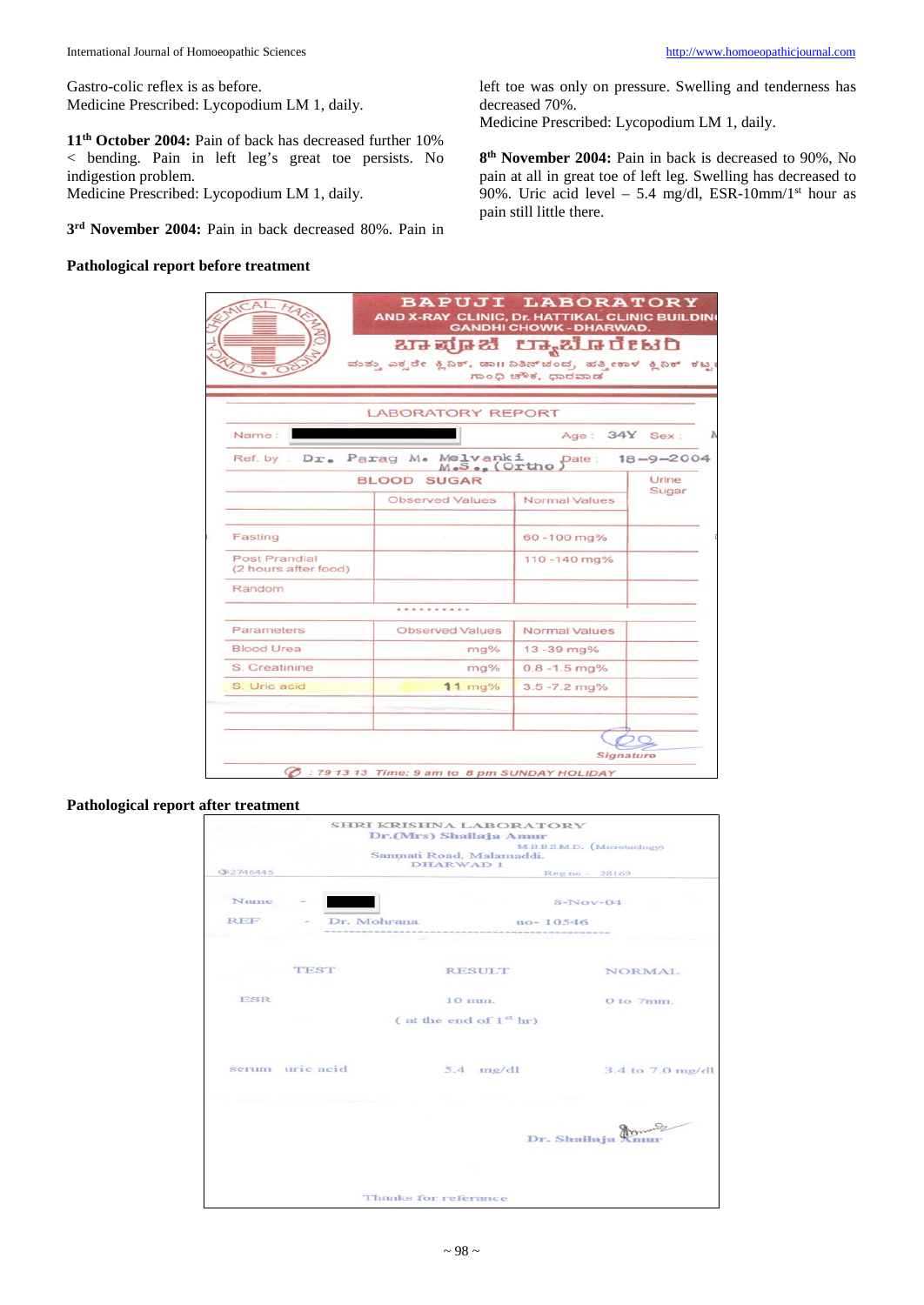**Case No. 5: Where R. B. Cattell's Tender – minded trait factor I+ prevails. Mr. E., 16 years old, Hindu Male, Occupation –** Student**, Residence –** Dharwad.

**Present complaints on 26th May 2004**

Pain and swelling in all joints, shifting pain since 2 months, aggravated by movements.

**History of present complaints:** Patient was apparently well before 2 months. To start with he first developed fever with joint pain. He was under allopathic antibiotics. Fever subsided but joint pains and swelling remained. The details of the present complaints are:

**Family history:** Maternal uncle suffers from lumbar spondylosis and arthritis.

**Personal history: Built –** Thin and tall, Weight- 40 Kg., Height-5ft and 8 inches. **Appetite –** Does not feel hungry at all.

**Thirst –** Little water at a time, tongue moist and clean.

**Reaction to Heat and cold:** Aggravated from cold Likes open air. Baths in warm water **Mental generals:** *Simple, innocent, very mild*.

**General Physical Examination:** No anaemia, No jundice, No cyanosis, No clubbing.

# **Repertorisation by Kent's Repertory.**

Pulse rate – 83/minute, regular, low tension, no sclerotic changes on finger rolling to radial artery after stopping the blood flow by index and middle fingers. B.P.- 90/64 mmHg.

**Systemic examination: C.V.S. –** Apex beat at normal position.  $S_1$  &  $S_2$  are normal, no 3<sup>rd</sup> and 4<sup>th</sup> heart sounds, no -<br>murmurs.

**Respiratory System –** Respiration rate – 20/minute, vesicular breathing, no added sounds.

**Locomotor system –** Wrist and ankle and knee joints are enormously swollen, extremely tender to touch and restricted movements of joints.

**Investigations done on 29th May 2004: Haemoglobin – 6.9gram%, ESR – 80mm at the 1st hour. ASLO titre – Positive (1:16), CRP – Positive (1:32).**

**Nosological Diagnosis –** Post Streptococcal arthritis.

**Miasmatic Diagnosis:** Sycotic miasmatic state.

**Conceptual Image by synthesis of the case:** 1. Aggravated from cold 2. Desire open air. 3.Thirst for small quantity often 4. Decreased appetite. 5. Anaemia 6.Swelling of joints 7. Shifting pain of joints P.D.F.: Mildness as not Qualified Mental but trait.

| 18<br>$\gamma$ | Ars<br>Lyc Sulph Rhus-1<br>Rhus-1<br>Chic Chic Arc<br>17 | 17.1                                   | 14             | 13                                    |                     |                          |                                                                    | Bry                              |                                   |  |
|----------------|----------------------------------------------------------|----------------------------------------|----------------|---------------------------------------|---------------------|--------------------------|--------------------------------------------------------------------|----------------------------------|-----------------------------------|--|
|                |                                                          |                                        |                |                                       |                     |                          |                                                                    |                                  |                                   |  |
|                |                                                          |                                        |                |                                       | 13                  | 13                       | 12                                                                 | 12                               |                                   |  |
|                |                                                          | 6                                      | $\overline{6}$ | 6                                     | ö.                  | 5                        | $\overline{6}$                                                     | б                                |                                   |  |
| 3.             | 3                                                        | 3                                      | 1              |                                       |                     |                          | $\bar{2}$                                                          | $\overline{2}$                   |                                   |  |
| 3              | 2                                                        | $\overline{2}$                         | 3              | 3                                     |                     |                          |                                                                    | $\overline{2}$                   |                                   |  |
| 3              |                                                          |                                        |                |                                       |                     |                          |                                                                    |                                  |                                   |  |
|                |                                                          |                                        |                |                                       |                     |                          |                                                                    |                                  |                                   |  |
|                |                                                          |                                        |                |                                       |                     |                          |                                                                    |                                  |                                   |  |
|                |                                                          |                                        |                |                                       |                     |                          |                                                                    |                                  |                                   |  |
| $\overline{2}$ |                                                          | $\overline{3}$                         |                | $\boldsymbol{z}$                      |                     |                          | $\bar{z}$                                                          |                                  |                                   |  |
|                | 3<br>3                                                   | $\overline{\mathbf{2}}$<br>3<br>3<br>3 | 3<br>3<br>3    | $\overline{2}$<br>3<br>$\bar{2}$<br>ä | 2<br>$\overline{2}$ | 3<br>3<br>$\overline{2}$ | 3<br>$\overline{\mathcal{Z}}$<br>з<br>3<br>$\overline{\mathbf{2}}$ | $\bar{2}$<br>2<br>$\overline{3}$ | $\overline{\mathbf{2}}$<br>2<br>3 |  |

# **PDF: Mildness**

**Post – Repertorial Result Analysis:** *Pulsatilla comes as the highest valued remedy in both Kent and Boger's Repertory repertorisation. Pulsatilla is mild3* (Hering Guiding Symptoms: II MILD, GENTLE)*,* anaemic*,* both pulsatilla and sulphur has high value in open air amelioration, characteristic wandering pain is most prominent in pulsatilla. Bryonia alba is not so mild as pulsatilla. So on 26<sup>th</sup> May 2004, Pulsatilla 30, 4 globules every 6 hourly was prescribed in water doses.

## **Pathological report before treatment**

Follow up: On 15<sup>th</sup> June 2004, patient had no pain at all. Swelling has reduced to 60%. Pulse rate was 70/minute, regular, normal tension. B.P. – 100/80 mmHg. Weight – 41 K.G.

On 14<sup>th</sup> July 2004, there was no swelling at all, no pain.  $ESR - 16$ mm/1<sup>st</sup> hour, ASLO was weakly positive and CRP was negative. Pulse rate – 74/minute, regular, good tension. B. P. – 110/74 mmHg. Weight increased to 43 K.G.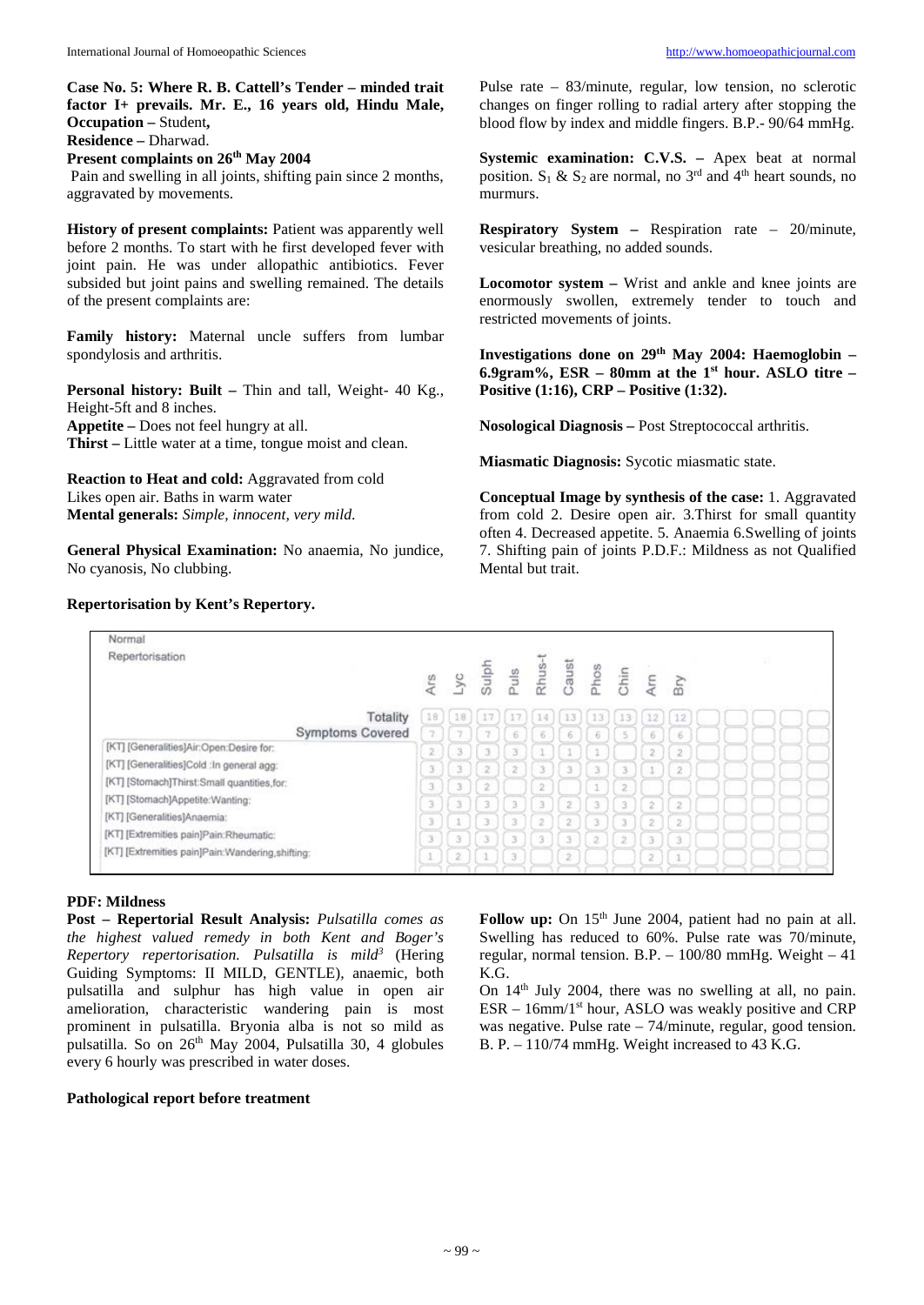

#### **Pathological report after treatment:**

| O: 2746445  | Mobile: 9845031964 | Sanmati Road, Malmaddi, Dharwad-1<br>Reg. No. 28169 |
|-------------|--------------------|-----------------------------------------------------|
| No.         |                    | Date_                                               |
| No9871      |                    | Jul. 14, 04                                         |
| Name<br>Ref | - Dr. Mohrana      |                                                     |
|             |                    |                                                     |
|             |                    |                                                     |
|             | ASLO test          | Weak positive                                       |
|             | C R Ptest          | <b>NEGATIVE</b>                                     |
|             |                    |                                                     |
|             |                    |                                                     |
|             |                    | Anna                                                |
|             |                    | Dr. Shailaja Amur                                   |

#### **Discussion**

The psychosocial causations, the befitting Raymond B. Cattell's normal and abnormal traits act as a differentiating factors for remedy selection. In 1<sup>st</sup> case, anxiety ailment and pathological rubric together cured avascular necrosis of both hip joints problem by Asafoetida. Here Psora produced due